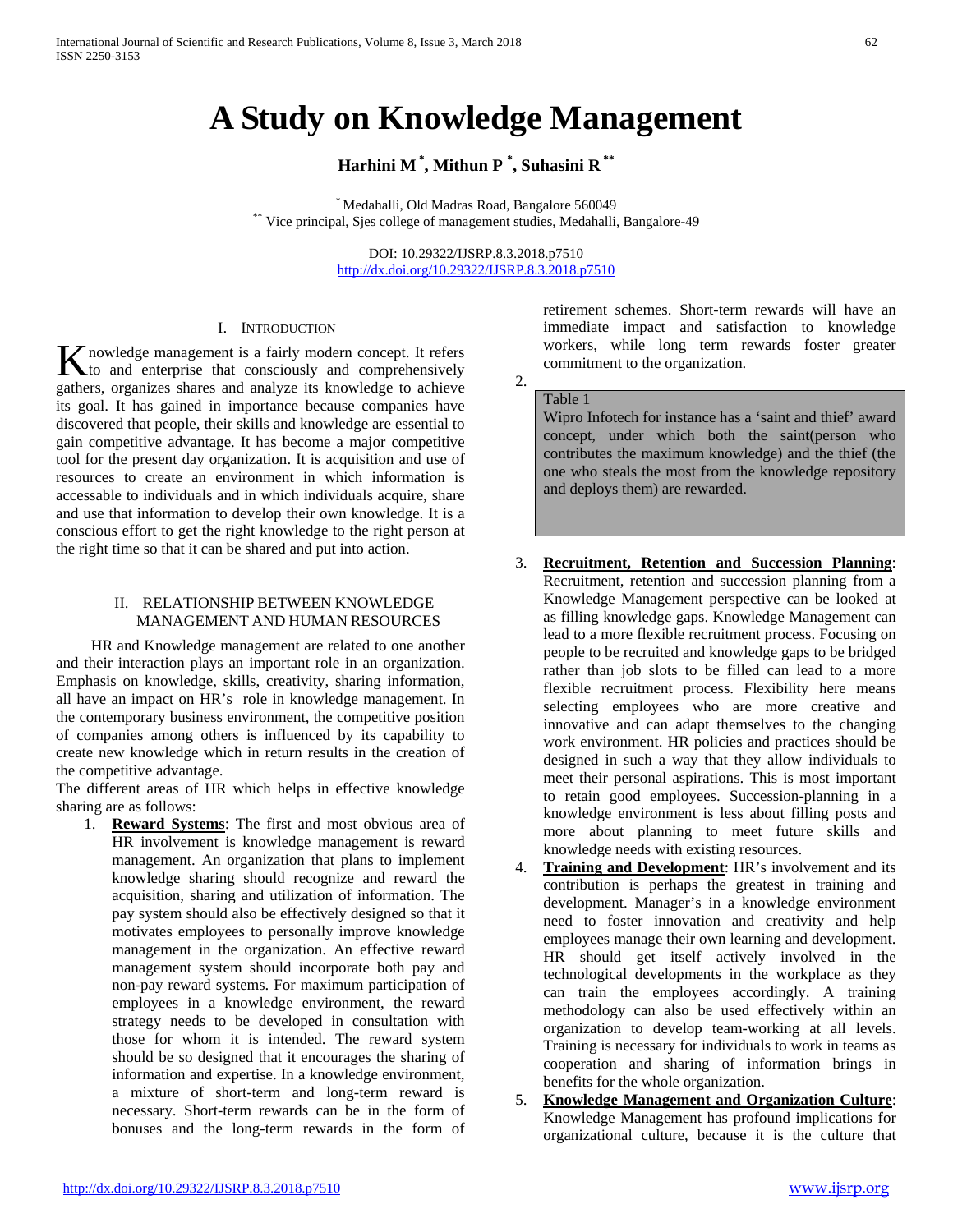helps to bridge the gap between the provision of technology and information and the effective use for the benefit of the organization by individual knowledge workers. A culture conducive to Knowledge Management is likely to value:

- Respect for individuals
- Creativity and innovation
- Trust and cooperation
- Sharing of ideas and information
- Effective systems and procedures
- Continuous learning and development

In a knowledge-based economy, managers become more of facilitators rather than controllers. They will have the support of HR in making this transition. HR will assume a more flexible role as a result of changing roles of business.

## III. ELEMENTS OF INTELLECTUAL CAPITAL

Intellectual capital involves three elements. They are as follows:

- Human Capital
- Structural Capital
- Customer Capital
- 1. **Human Capital**: Human capital refers to the employees' capabilities, skills and expertise. Human capital is the accumulated capabilities of individuals working towards organizational goals. Some of the key functions tied to human capital management are drawn from the traditional practices of human resource management. They include:
	- $\triangleright$  Building an inventory of employee competencies.
	- $\triangleright$  Scanning the environment and determining competencies which need to be developed to meet strategic objectives.
	- Developing a system to deliver the needed knowledge, skill.
	- Developing an evaluation and reward system which is tied to the acquisition and application of competency that is in line with organizational strategic objectives.
- 2. **Customer Capital**: Customer capital refers to the extent and intensity of the organization's relationship with customers. Customer capital includes customer loyalty, goodwill and supplier relations. Various techniques and analysis tools have been developed to understand the value of customers and their perceptions better. Quality profiles are developed with the help of customer questionnaires to identify what quality really means to the customer; benchmarking each competitor on every aspect of quality; developing overall quality performance measures, all based on the customers definition of quality which decides their purchase. Consumer value maps illustrate how a customer decides from among competing suppliers and products. They contain information on which companies might be expected to gain market share.
- 3. **Structural Capital**: Structural capital refers to the organizations' capabilities to meet market requirements.

Unlike human capital, structural capital can be formally captured and embedded. Also referred to as the organizational capital, it includes capabilities developed to meet market requirements such as patents. While it is impossible to have an all encompassing framework for managing the organizational(structural) capital of the firm, value chain analysis gives a systematic approach to the subject. Value chain analysis is to identify the elements of organizational processes and activities and link them to the creation of value. Processes are structured and measured sets of activities that are designed to produce a specific output for a particular customer or market. To identify the firm's value creating processes, the way in which knowledge is created, transformed and utilized a model is first established using process analysis and the activities within each process are subsequently analyzed. The end product of the Knowledge Management process can be then valued as (i) a patent, a consulting process, or a trademark; (ii) an improvement in organizational efficiency that can be measured by cost savings, profits, revenues growth, return on investment etc.; (iii) improved capabilities of the firm, measured by individual and team-based indicators of performance.

## IV. IMPORTANCE OF INTELLECTUAL CAPITAL

 Intellectual capital of a company includes employee expertise, unique organizational systems and intellectual property. Simply put, intellectual capital is knowledge. While intellectual property means trademarks, patents and copyrights, intellectual capital is the collective knowledge in the organization. The knowledge a company's employees have about its products and services and about its organizational systems and intellectual property make up its intellectual capital. Managing intellectual capital requires corporate executives to measure performance with more strategic initiatives such as capturing knowledge in expert systems and quantifying its value to the company.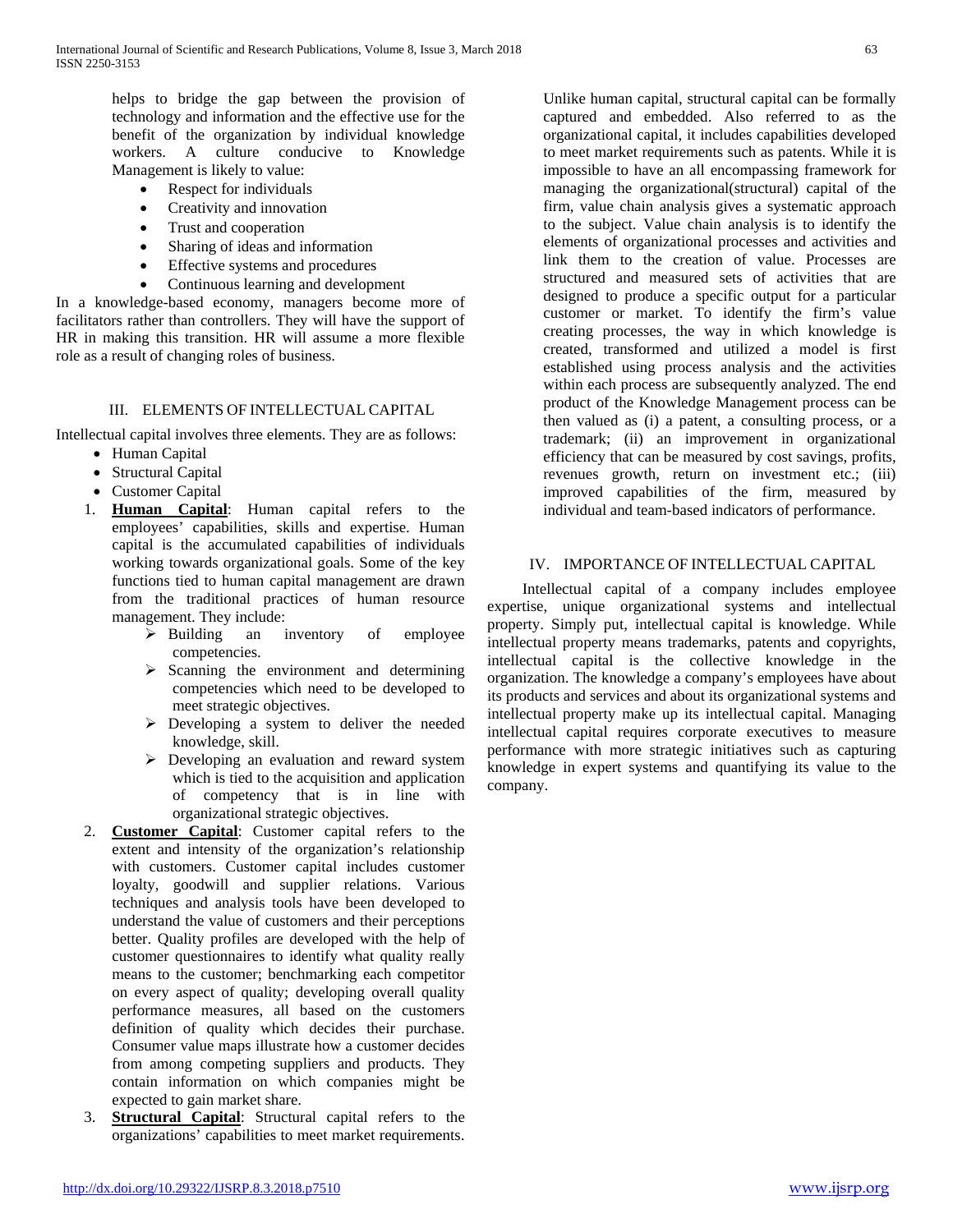# Table 2

#### KM – The TCS Way

Tata Consultancy Services introduced KM as a concept in 1995. The management initiated the process of defining the framework in 1996 and a dedicated KM team called "Corporate GroupWare" was formed in 1998. After a preliminary study, this group launched the KM pilot in mid of 1999.

The KM implementation team is a matrix of several groups; the steering committee, corporate GroupWare Implementers, branch champions, application owners and the infrastructure support group.

Today, KM in TCS covers nearly every component of operation, from quality assurance to HR management. The offices are linked through dedicated communication links across its 50 offices in India, clustered in about eight regions. The communication network is connected in a two tier architecture. Backbone nodes are connected through 2 Mbps/64 Kbps links, while the intra-city nodes are connected through a minimum of 64 Kbps links. Overseas offices are connected through the net and the Lotus Notes Domino servers.

The knowledge repository resides on the corporate and branch servers. As a TCS employee, one can access the knowledge repository through the TCS intranet, with a browser front end or a Notes Client. Once an employee is into the intranet, he could branch off to the knowledge domain he is interested in areas such as processes, line of business/line of technology and projects.

*Adapted from KavithaKaur, 'Give and Take.' Computers-Today, January 16-31,2000.*

#### V. MANAGING INTELLECTUAL CAPITAL

 The growing demand for knowledge-based products and services has changed the structure of the global economy. The role of knowledge in achieving competitive advantage has gained in importance. It is important for companies to manage intellectual capital effectively.

1. **Promoting Knowledge Sharing**: It is the stage of disseminating and sharing of knowledge in an organization. Collaborative work environments help in sharing knowledge effectively. Collaborative problems solving, teamwork and brain storming sessions help disseminate knowledge. Technological support makes knowledge sharing and utilization effective. For example knowledge sharing at the World Bank is done with the help of knowledge sharing coordinators, such as knowledge, managers, coordinators, and advisors and a small coordination unit- the Knowledge Sharing Group. The Knowledge Sharing Group meets at least once in a mouth to ensure that programs, systems, and human resources create an environment conductive to knowledge sharing and learning.

- 2. **Implementing Technological Systems**: The role of technology has broadened the reach of knowledge acquisition and transfer. Its primary role in Knowledge Management is that of storing and transferring knowledge. The World Wide Web and the Internet have increased the power of technology in organizations. The reasons for growing importance of the Internet are:
	- The Internet is cost effective than leased networks.
	- Using the Internet companies can connect to any place, anywhere. This is especially for companies that operate in a number of countries.
	- Resources and databases that are distributed can be connected in a cost effective and reliable manner which can help customize to regional preferences.

Technological components that tie together the Knowledge Management system of a firm can be divided into:

- Knowledge flow Meta Component
- Information Mapping Meta Component
- Information source Meta Component
- Information and Knowledge Exchange Meta Component
- Intelligent Agent/Network Mining Meta Map
- **Knowledge Flow Meta Component:** It includes components that enable the flow of information in the organization. GroupWare, Intranets and extranets help knowledge flow through an organization. Organizations use techniques such as brainstorming sessions, problem solving, idea generation etc. for knowledge sharing. GroupWare supports such a collaborative work environment. Groupware is a class of software that helps employees to connect to local area network to organize their activities. It is also called work group productivity software. Typically, groupware supports the following operations:
	- **(i)** Scheduling meetings and allocating resources
	- **(ii)** E-mail
	- **(iii)** Password protection for documents
	- **(iv)** Telephone newsletters
	- **(v)** File distribution

Intranets and extranets are useful for providing internal and external information to a firm. Companies need to find effective ways to distribute information. Intranets are useful in improving the overall knowledge flow in the organization. Extranets help companies tap information from their allies and the knowledgebased resources of their partners.

 **Information Mapping Meta Component:** It maps the path of the origins and destinations influencing information. It deals with context, information distribution channels and external network paths that form the information-mapping component. Document management is an important aspect of the information mapping meta component. In general document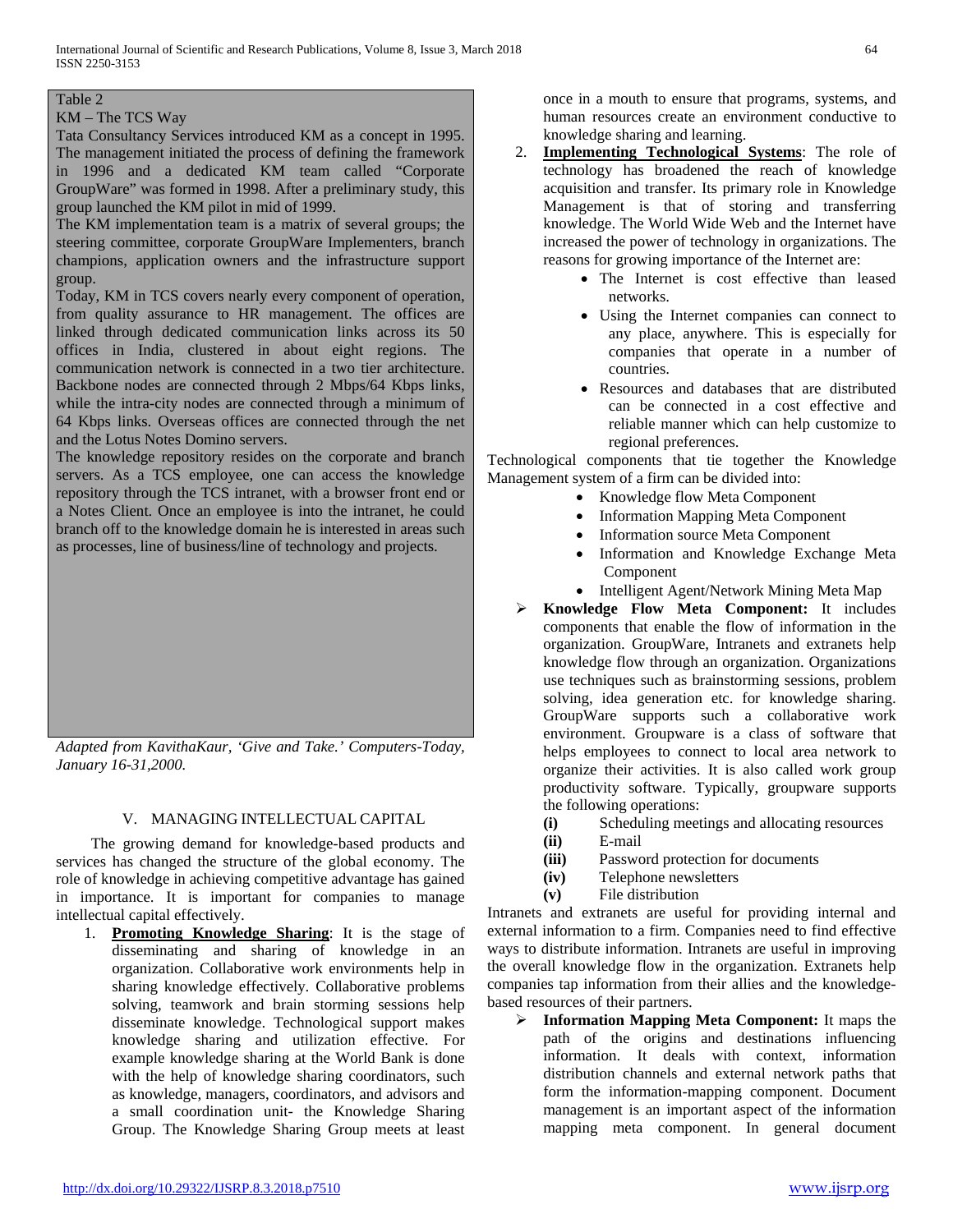management, is the automated control of electronic documents right from creating to archiving. Electronic documents can include any kind of digital object bitmap images, HTML files, SGML, PDF, graphics, spreadsheets. and word-processed documents. spreadsheets, and word-processed Document management allows organizations to exert control over the production, storage, management, and distribution of electronic documents leading to greater efficiency in the ability to reuse information. It consists of converting information into a easily transferable and searchable format.

- **Information Source Meta Component:** It consists of components that provide information to the Knowledge Management system. These include distributed search and retrieval mechanisms, multimedia content and project management tools. A good example of a project management tool is the Microsoft Project that provides organizations with tools for storing and organizing data. Project management tools help users link the resources they use to the project management data.
- **Information and Knowledge Exchange Meta Component:** It consists of tools that allow people and systems to exchange, share and transfer explicit and tacit knowledge. The sub components of knowledge exchange meta component are messaging integrators, Internet conferencing systems, video conferencing, etc.
- **Intelligent Agent Mining Meta Component:** It includes sub components such as search engines, content mining and automatic indexing. This component allows synchronous and asynchronous searches to be performed. Synchronous means occurring at regular intervals. Most communication between computers and devices is asynchronous it can occur at any time and at irregular intervals. However, communication within a computer, is usually synchronous and is governed by the microprocessor clock. Meta information provides insights into the kind of information users, types of data and information being accessed and information repositories accessed most frequently. A Knowledge Management system can be implemented effectively if it is leveraged with existing technology tools and information resources. Knowledge servers can be used to integrate significant data spread across the enterprise. Knowledge servers help in smooth integration of knowledge across multiple enterprises.

## VI. MEASURING THE INTELLECTUAL CAPITAL

 It is important for any organization to choose the right kind of techniques for measuring intellectual capital. A wrong choice can lead to incorrect performance results. Right metrics can help evaluate the performance of an organization. Organizations need to focus on metrics that can help evaluate the past, present and future performance of a company. Most metrics usually focus only on past performance and ignore the strategic view point of an organization. The following are some of the traditional and the present day techniques of measuring intellectual capital.

• Benchmarking

- Balanced Scorecard
- Skandia's IC Index
- 1. **Benchmarking:** It is the process of identifying the things companies do the best. It means setting standards for performance. Benchmarking can bring about an improvement in the overall productivity, service quality, customer satisfaction, distribution, etc. The benchmarking process can be useful for self comparisons. M.J. Spendolini has suggested a five step process for benchmarking which include:
	- **(i)** Determining what to benchmark, whether it is the Knowledge processes or products and the scope of benchmarks and identifying reasons for benchmarking.
	- **(ii)** Identifying a benchmarking team, customers involved and the allocated budget.
	- **(iii)** Analyzing benchmarking targets and partners.
	- **(iv)** Collecting and analyzing the data relevant metrics for benchmarking, and finally;
	- **(v)** Getting the required feedback and incorporating changes.

## Table 3

Bench marking practices in top companies

- 1. **Intel:** Intel can be lauded for its scientific, "fact based" approach to recruiting and HR. Their workforce planning model has some excellent design features. Their culture of constructive confrontation also helps to drive an incredible rate of continual change.
- 2. **Wal-Mart:** When it comes to high-volume recruiting, nobody does it better. Wal-Mart's TV ads highlighting their great-place-to-work status are a bold approach to proactively defending their strong employment brand.
- 3. **Google:** Google's ratio of recruiters to employees is mind-boggling. They also excel at candidate assessment and recruiting women engineers.
- 4. **Dell:** Dell excels at top management, and is one of the best at attracting great managers by widely publicizing their great management practices and approaches. They have a great management identification program and an astonishing revenue per employee that some calculate at nearly \$1 million.
- 5. **Microsoft:** Giving GE a run for their money as best in talent management is Microsoft. They excel at workforce planning, redeployment, utilizing analytics, and leveraging the internet. They are also truly world class when it comes to the effective use of contingent workers. Microsoft was also ranked #57 on Fortune Magazine's 2005 100 Best Companies to work for in America.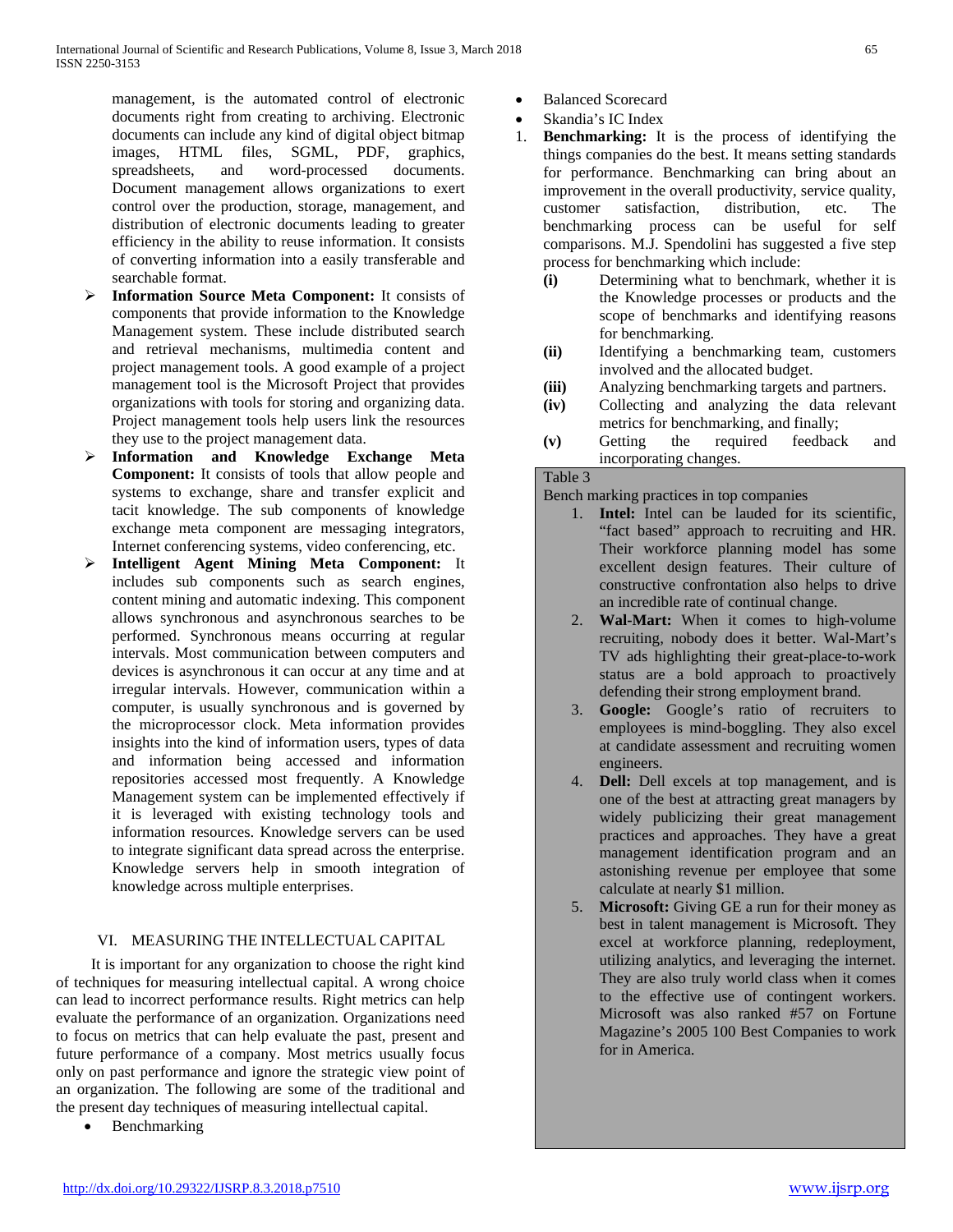*[https://www.eremedia.com/ere/the-top-25-benchmark-firms-in](https://www.eremedia.com/ere/the-top-25-benchmark-firms-in-recruiting-and-talent-management/)[recruiting-and-talent-management/](https://www.eremedia.com/ere/the-top-25-benchmark-firms-in-recruiting-and-talent-management/)*

- 2. **Balanced Scorecard:** This method supplements traditional financial measures with three additional perspective customers, internal business processes, and learning and growth perspectives. This method originally developed by Robert Kalpan and David Norton of the Harvard Business School.
- 3. **Skandia's IC Index:** Skandia, a Swedish company has used a technique called the Intellectual Capital(IC) Index to try and track the flow of intellectual capital over time. Skandia first developed its IC report internally in 1985, and in 1994 became the first company to issue an IC addendum accompanying its traditional financial report to shareholders. It aims to provide managers with an indicator of change, and external analysts with a quantitative measure of company performance. The IC-Index has several distinct features as it takes into account performance in the past. The chief architect behind Skandia's initiatives, Leif Edvinsson developed a dynamic and holistic IC reporting model called the navigator which had five areas of focus: financial, customer, process, renewable and development and human capital. According to Skandia's model, the hidden factors of human and structural capital when added together, form intellectual capital.

### VII. ROLE OF THE KNOWLEDGE MANAGER

 A Knowledge Management initiative requires a leader who can implement a successful Knowledge Management program in the organization. Here comes the role of the Chief Knowledge Officer(CKO) who can make Knowledge Management an integral part of daily work. The main functions of CKO are as follows:

 Promoting KM: The CKO should educate the employees about the advantages of the KM system and how it can be useful in sharing knowledge. To motivate employees, knowledge objectives should be linked to individual objectives like compensation and rewards. The top management should be educated about the importance of Knowledge Management. The importance of Knowledge Management. The participation of the management will make knowledge management successful.

 Knowledge Management systems must be built to support business processes that affect the bottom line of the organization. One of the important tasks of a CKO is to convince employees and the top management about the value of Knowledge Management. The Management should be convinced about the financial implications that KM can have on an organization, whereas employees will have to be convinced that KM will not be an added burden to them. Management and employees have to be brought together for successful implementation of the Knowledge Management program. The CKO should also collaborate with core group that includes IT and human resource departments. In order to implement a KM program successfully, a CKO has to build successful organizational and technical

- Identify knowledge gaps and assess how they can be bridged.
- Build an organizational culture for knowledge sharing that involves all employees in the process of knowledge sharing.
- Create appropriate measurement criteria to evaluate the Knowledge Management programs in the organization. These measurement standards also help in rewarding employees who share the best practices.
- Familiarize employees with the best practices in Knowledge Management and how they can increase their productivity.
- Educate employees about the KM systems and protocols.
- Remove socio-cultural barriers that inhibit the sharing of knowledge, so that knowledge can be transferred, used and distributed effectively.
- Improve the level of existing knowledge by identifying areas of performance and areas that need improvement.

The technological initiatives that a CKO should take up include:

- Build enterprise-wide channels for communication.
- Develop an effective Intranet through which employees can share knowledge.
- Encourage teamwork and a collaborative work environment that can help in collaborative problem solving.
- Support employees with technical help and introduce them to technologies like them to technologies like telepresence, telecommuting etc.
- Introduce cross functional tools that can help teams from different functional areas to collaborate.

 Apart from technical skills and through knowledge of the technical aspects of KM, a CKO also should be an effective manager who can understand the functioning of the organization. Trust and cooperation from the employees is absolutely essential for successful implementation of a KM system.

#### VIII. CONCLUSION

 With growing importance of intellectual assets managing knowledge effectively has become crucial to organizations. For effective management of intellectual capital there is a need to promote knowledge sharing and implement technological systems. To know whether Knowledge Management systems are performing as per the expected standards, there is a need for metrics. Right metrics can help evaluate the performance of an organization.

#### **REFERENCES**

[1] Armstrong M (2006). A handbook of human resource management practice, Tenth edition, Cogan Page: London